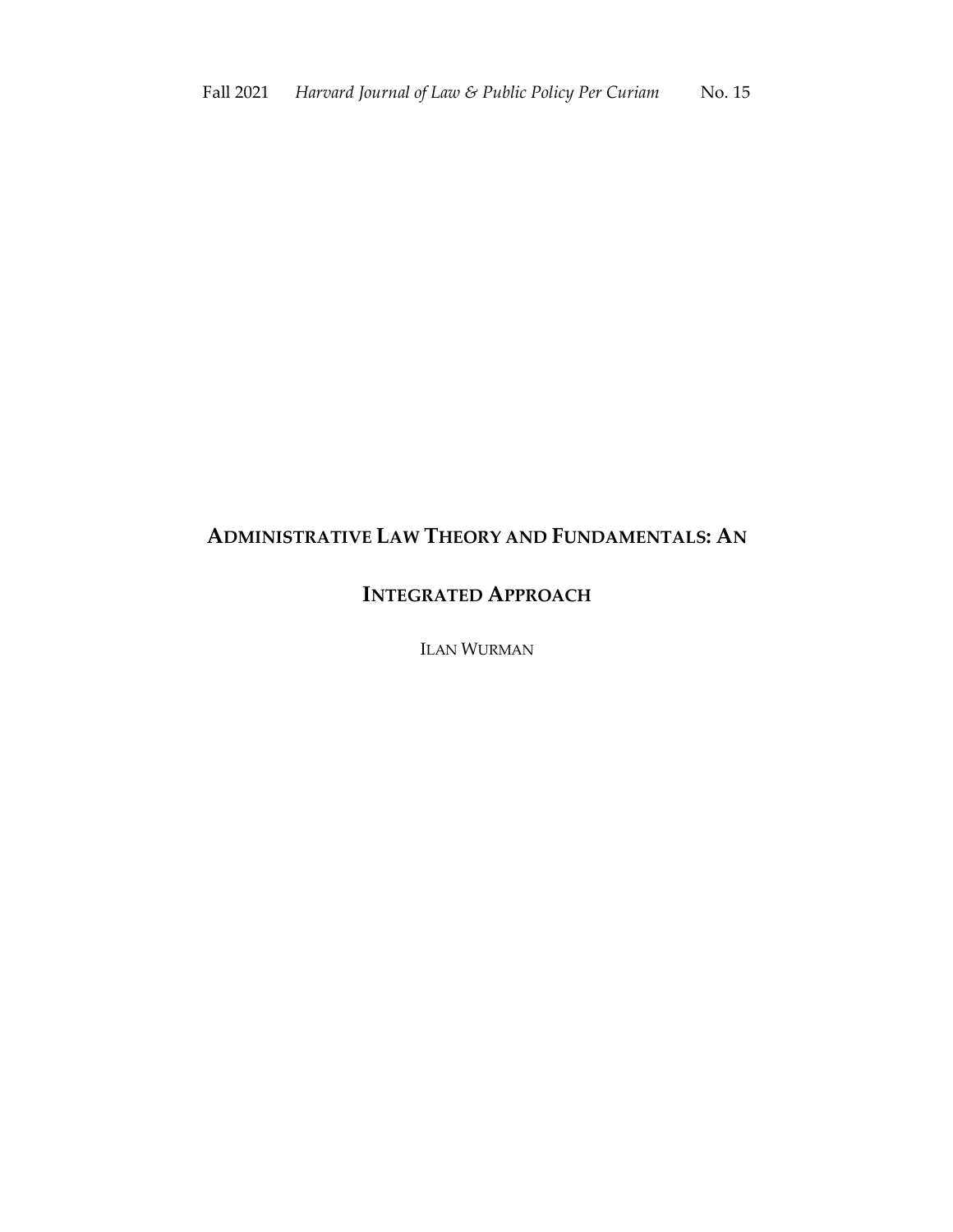### **Administrative Law Theory and Fundamentals: An Integrated Approach**

#### Foundation Press 2021

### By Ilan Wurman\*

*New casebooks can be hard to justify. Many legal doctrines and their canonical cases are well established. But few fields are more in need of fresh thinking than administrative law. My new casebook, Administrative Law Theory and Fundamentals: An Integrated Approach, newly out with Foundation Press, seeks to provide such thinking. To my knowledge, it is the only administrative law casebook with the words "theory" and "fundamentals" in its title. And the reason*  might be that there is at present no coherent theory regarding the nature of *administrative power. And the debates surrounding administrative power, on the part of both proponents and opponents of administrative government, have stalled.* 

*The new casebook proposes a theory of administrative power that better explains constitutional text and structure, as well as historical and modern practice, than competing accounts. It argues that there are "exclusive" powers that only Congress, the President, and the courts can respectively exercise, but also "nonexclusive" powers that can be exercised by more than one branch. This theory of "nonexclusive powers" allows students and scholars of administrative law to make more sense of—or better critiques of—administrative concepts such as delegation, quasi-powers, judicial deference, agency adjudications, the chameleon-like quality of government power, and of the separation of powers more broadly. This five-page introduction seeks to situate this theory within the existing administrative law scholarship*.

In many respects, administrative law scholars today continue to have the same debates that occurred in the  $1930s<sup>1</sup>$  Opponents of administrative government today, as they did then, point to the Constitution's tripartite scheme of separate powers and claim that administrative government violates this separation of powers.<sup>2</sup> They argue that

<sup>\*</sup> Associate Professor of Law, Sandra Day O'Connor College of Law, Arizona State University.

<sup>1</sup> *See* Gillian E. Metzger, *The Supreme Court, 2016 Term—Foreword: 1930s Redux: The Administrative State Under Siege*, 131 HARV. L. REV. 1, 6 (2017) ("Although resistance to strong central government has a long legacy in the United States, the real forebears of today's anti-administrative movement are not the Framers but rather the conservative opponents of an expanding national bureaucracy in the 1930s. Like today, the 1930s attack on 'agency government' took on a strongly constitutional and legal cast, laced with rhetorical condemnation of bureaucratic tyranny and administrative absolutism.").

<sup>2</sup> For early examples of critics of administrative government on these grounds, see *id.* at 54-59. The progressive proponents of administrative government conceded that administrative government would violate the Constitution's separation of powers. *See, e.g.*, FRANK J. GOODNOW, POLITICS AND ADMINISTRATION 21 (1900) (noting that the "principle of the separation of powers" developed into "an unworkable and unapplicable rule of law" for modern administrative government); *id.* at 23 ("Actual political necessity however requires that there shall be harmony between the expression and execution of the state will. Lack of harmony between the law and its execution results in political paralysis."); JAMES M. LANDIS, THE ADMINISTRATIVE PROCESS 1 (1938) ("In terms of political theory, the administrative process springs from the inadequacy of a simple tripartite form of government to deal with modern problems."); Woodrow Wilson, *Congressional Government*, *in* WOODROW WILSON: THE ESSENTIAL POLITICAL WRITINGS 141, 167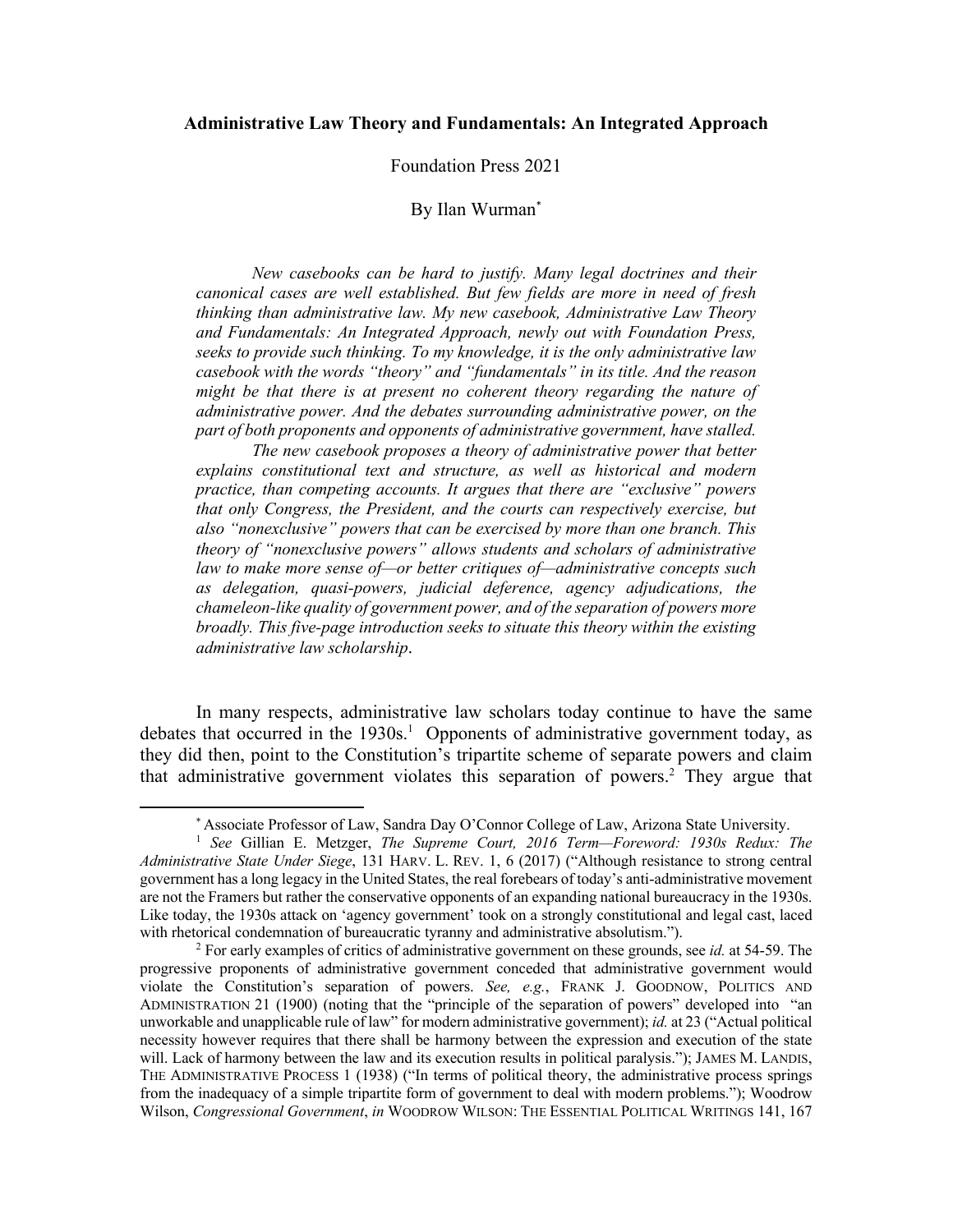administrative agencies unlawfully combine legislative, executive, and judicial power by promulgating binding regulations governing individual conduct, enforcing those same regulations, and adjudicating disputes involving their regulations in their own tribunals.<sup>3</sup> In the words of Philip Hamburger, who speaks for many critics, administrative law is therefore "unlawful."4 To borrow the phrase of a recent and prominent law review article, these critics believe that our Constitution is an "anti-administrative" constitution.<sup>5</sup>

Proponents of administrative government, on the other hand, maintain that nothing at all is wrong with contemporary administrative law. They normally take one of three positions. The first quite plainly accepts the unconstitutionality of the administrative state as a matter of the Constitution's original meaning. The advocates of this view argue that the Constitution's separation of powers has come to be replaced with a different separation of powers: by the "surrogate safeguards" of the Administrative Procedure Act, which requires agencies to separate out rulemaking, enforcement, and adjudicatory functions.<sup>6</sup> Gillian Metzger takes this argument further and claims that an administrative state, and

question posed by the book's title). 5 Metzger, *supra* note 1.

<sup>(</sup>Ronald J. Pestritto ed., 2005) (1885) ("As at present constituted, the federal government lacks strength because its powers are divided, lacks promptness because its authorities are multiplied, lacks wieldiness because its processes are roundabout, lack efficiency because its responsibility is indistinct and its action without competent direction."); *id.* at 173 ("The Constitution is not honored by blind worship. The more open-eyed we become, as a nation, to its defects, and the propter we grow in applying with the unhesitating courage of conviction all thoroughly-tested or well-considered expedients necessary to make selfgovernment among us a straightforward thing of simple method, single, unstinted power, and clear responsibility, the nearer will we approach to the sound sense and practical genius of the great and honorable statesmen of 1787."). 3 *See, e.g.*, Gary Lawson, *The Rise and Rise of the Administrative State*, 107 HARV. L. REV. 1231,

<sup>1248 (1994) (&</sup>quot;The destruction of this principle of separation of powers is perhaps the crowning jewel of the modern administrative revolution. Administrative agencies routinely combine all three governmental functions in the same body, and even in the same people within that body."); City of Arlington v. FCC, 569 U.S. 290, 312-313 (2013) (Roberts, C.J., dissenting) ("Although modern administrative agencies fit most comfortably within the Executive Branch, as a practical matter they exercise legislative power, by promulgating regulations with the force of law; executive power, by policing compliance with those regulations; and judicial power, by adjudicating enforcement actions and imposing sanctions on those found to have violated their rules. The accumulation of these powers in the same hands is not an occasional or isolated exception to the constitutional plan; it is a central feature of modern American government."). 4 PHILIP HAMBURGER, IS ADMINISTRATIVE LAW UNLAWFUL? (2014) (answering "yes" to the

<sup>6</sup> *See, e.g.*, Metzger, *supra* note 1, at 81 ("Agencies' structures reveal further internal divisions and checks on administrative decisionmaking. Internal separation of functions and ALJ independence protections guard against biased decisionmaking by keeping agency prosecutors and adjudicators apart."); Peter L. Strauss, *The Place of Agencies in Government: Separation of Powers and the Fourth Branch*, 84 COLUM. L. REV. 573, 622–25 (1984) (arguing that the APA's separation of functions has come to replace the constitutional separation of powers); THE OXFORD HANDBOOK OF THE U.S. CONSTITUTION 262 (Tushnet et al. eds., 2015) ("Later scholars have expanded the scope of the response by classifying the Administrative Procedure Act (APA), the fundamental charter of the U.S. administrative state, as a surrogate safeguard. On this view, the APA's central notice-and-comment provisions create a kind of surrogate legislative process that allows for representation of all affected interests; APA provisions that ensure the independence of agency adjudicators, and that separate functions at lower levels of the agency, constrain politicized adjudication; and the APA's expansive judicial review provisions enlist courts to monitor the executive on behalf of Congress and the citizenry.").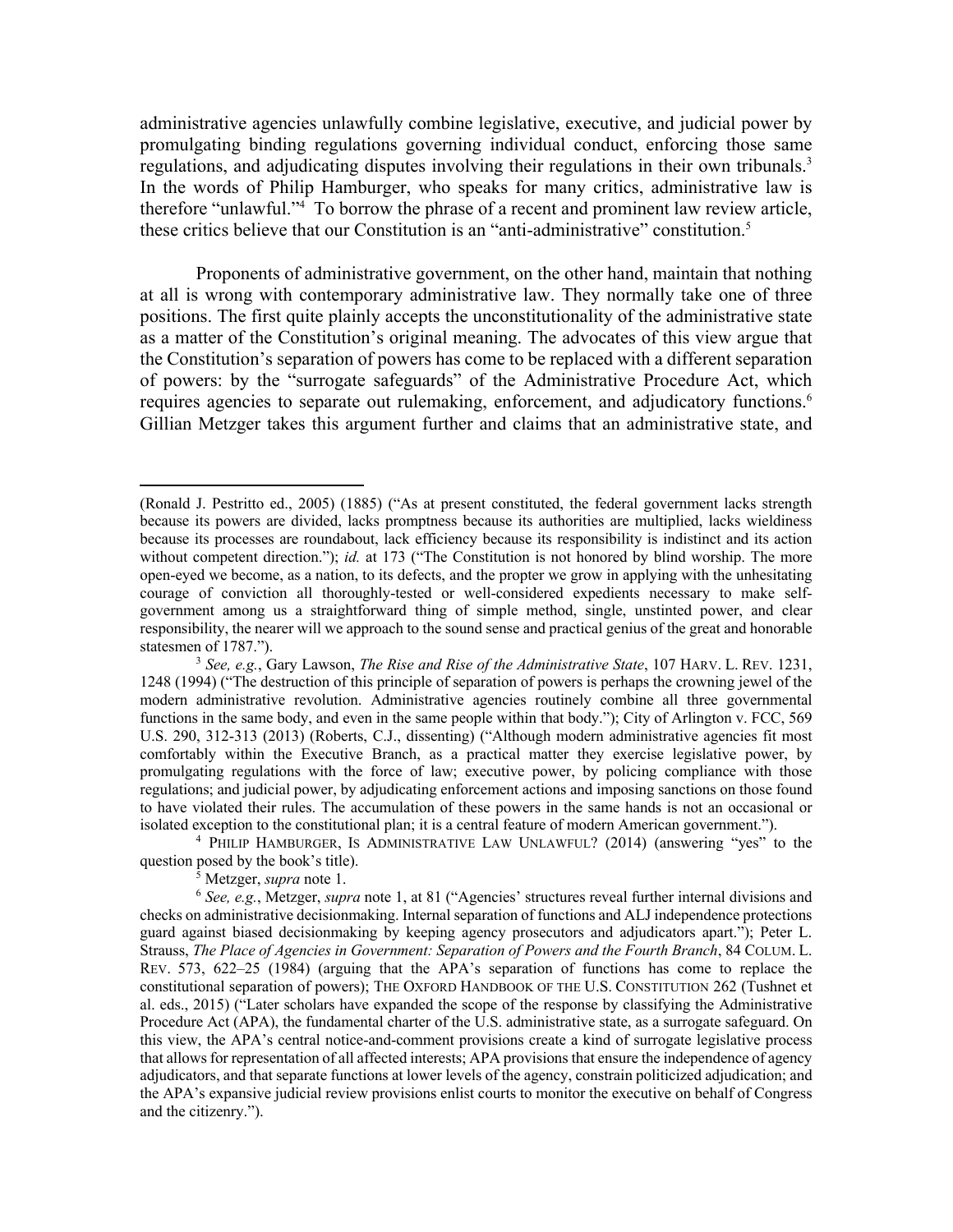many modern administrative law doctrines, are in fact constitutionally compelled in a world of broad delegations from Congress to agencies.<sup>7</sup>

The second position maintains that administrative law is not unconstitutional even as matter of the Constitution's original meaning. For example, Jerry Mashaw argues in his book Creating the Administrative Constitution that Congress has enacted open-ended statutes with broad delegations of power to the Executive since the beginning of the Republic.<sup>8</sup> Thus, he argues, modern administrative government is neither novel nor unconstitutional, even when agencies promulgate rules and regulations pursuant to broad and open-ended statutory provisions. A variant of this argument by Cass Sunstein and Lawrence Lessig maintains that the Constitution distinguishes "administrative power" from executive power, and permits Congress to structure this administrative power much the way it does today, including by insulating administrative agencies from presidential direction and control.<sup>9</sup>

A third view, most relevant to the new casebook, maintains that it is simply too difficult even to classify most exercises of government power as "legislative," "executive," or "judicial."10 Scholars argue, for example, that when agencies promulgate rules, the agency is "implementing" the broader laws enacted by Congress—and implementing the law is tantamount to executive power.<sup>11</sup> In the view of these scholars, Congress can legislate in as broad and open-ended terms as it likes because in implementing Congress's statutes, administrative agencies will always be executing the law.

My new casebook, Administrative Law Theory and Fundamentals: An Integrated Approach, newly out with Foundation Press,<sup>12</sup> seeks to move past these standard debates

<sup>9</sup> Lawrence Lessig & Cass R. Sunstein, *The President and the Administration*, 94 COLUMB. L. REV. 1, 35 (1994) (arguing for "another conception of the original understanding—one that imagines that the framers conceived of departments differently, and contends that the President would, by the Constitution, have directory power over only some of those departments"). 10 *See, e.g.*, M. Elizabeth Magill, *Beyond Powers and Branches in Separation of Powers Law*, 150

U. PA. L. REV. 603, 612 (2001) ("[T]here is no well-accepted doctrine or theory that offers a way to identify the differences among the governmental functions in contested cases. . . . The sporadic judicial efforts to identify the differences among the governmental powers are nearly universally thought to be unhelpful.").

<sup>11</sup> *Id.*at 618-19 ("For example, consider the granting of licenses. Congress authorizes the Federal Energy Regulatory Commission (FERC) to grant licenses when they are 'in the public interest' and sets forth a list of factors that indicate when the license would be in the public interest. In determining which of the various applicants should obtain a license, the FERC would be implementing that law. And, just as clearly, by granting or denying a license, the FERC would govern the rights and obligations of a third party [and thus would be legislating]." (footnote omitted) (quoting 16 U.S.C. § 797(e) (1994)). For a more recent account of this view, see Julian Davis Mortenson & Nicholas Bagley, *Delegation at the Founding*, 121 COLUM. L. REV. 277, 313-16 (2021).

<sup>12</sup> https://faculty.westacademic.com/Book/Detail?id=337041.

<sup>7</sup> Metzger, *supra* note 1, at 87-93.

<sup>8</sup> JERRY L. MASHAW, CREATING THE ADMINISTRATIVE CONSTITUTION: THE LOST ONE HUNDRED YEARS OF AMERICAN ADMINISTRATIVE LAW 25 (2012) ("Government has grown larger, along with the country, but the general relationship of the political to the administrative—the degree to which elected officials make and control national policy and its implementation—has changed much less than we conventionally imagine."); *id.* at 90-99, 115, 187 (noting examples of broad delegations from Congress to the administration); *id.* at 290 (concluding that "[t]he notion that early statutes delegated little discretionary authority to administrators is simply a myth").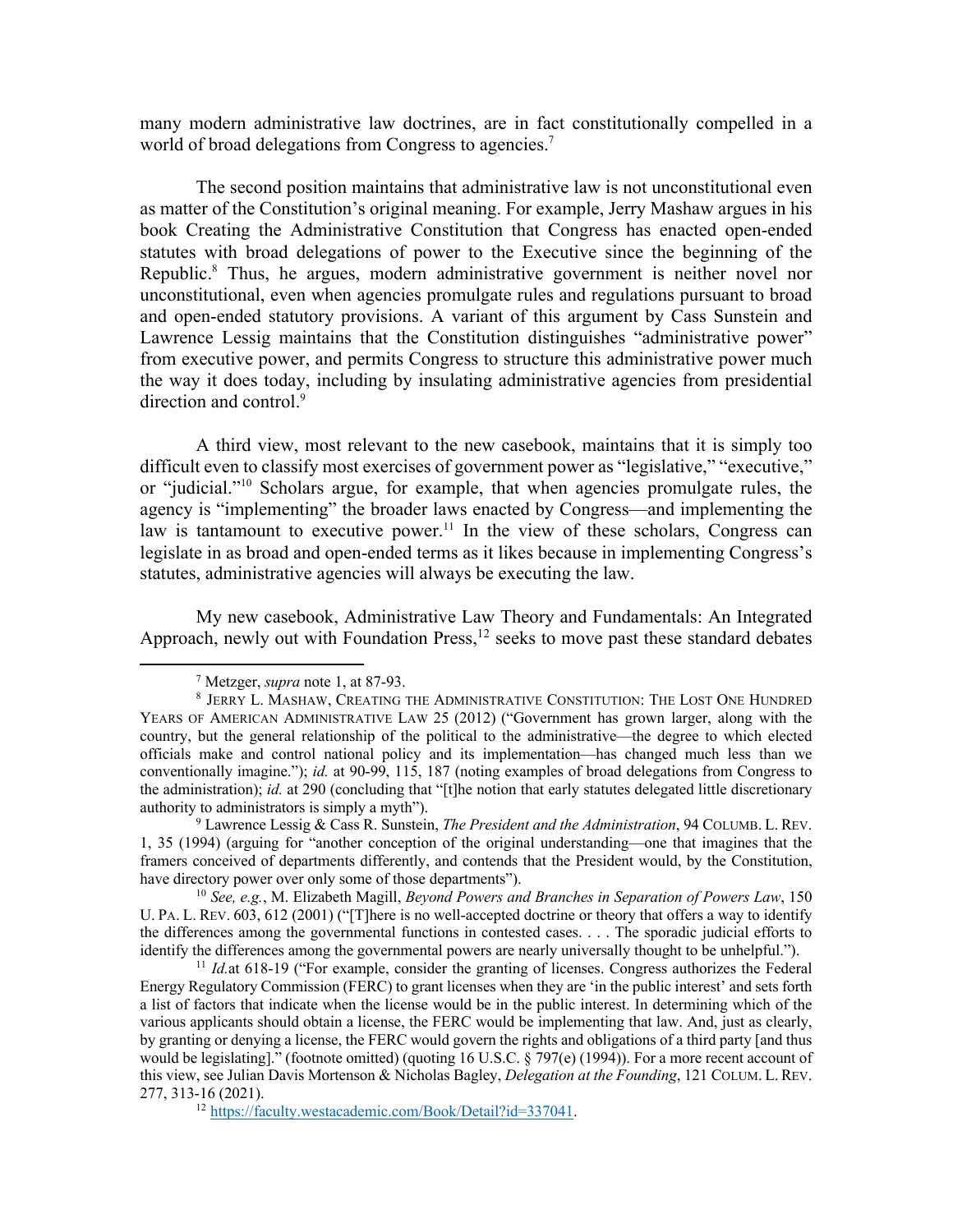to a rethinking of administrative law. It does so by at least partly accepting as a fundamental premise that the administrative state, or at least an administrative state of some kind, is not only inevitable, but fundamentally constitutional. If we accept for present purposes the modern-day scope of federal power, then we must recognize that an administrative state of some kind is going to exist to "execute" all of the numerous laws that Congress enacts and that the President cannot possibly hope to execute alone. This will also include, and always has included, the power to fill in incidental details of legislative programs in addition to enforcing laws against private individuals.

But even more fundamentally, the casebook tries to make sense of the nature of government power and why it can be so hard to classify. When an agency promulgates a rule filling in the details of a legislative statute with binding effect upon individuals, is the agency executing the law, or exercising legislative power? The power at hand seems to partake in both kinds of power. When an agency issues a license under the standard that a license must be within the "public interest," it is also exercising a power that seems to partake in legislative as well as executive qualities. And when the National Labor Relations Board creates a new rule of conduct in a retrospective adjudication against a private party, it seems to be exercising a power that partakes of all three qualities—legislative, executive, and judicial.

The casebook advances the debate over the nature of administrative power by recognizing that when administrative agencies undertake such activities, they are usually not combining legislative, executive, and judicial power in a way that violates the separation of powers. Rather, they are exercising powers that partake of multiple qualities. That is, when an agency promulgates a rule, it is not necessarily unlawfully combining legislative and executive powers; rather, it is often exercising a single power with both legislative and executive characteristics. It is exercising a single blended power rather than combining several otherwise separate powers.

The central theory driving the new casebook—the "theory" of the book's title—is that much administrative power does not comprise unlawfully combined power, but rather this blended power, or what the casebook terms nonexclusive power. It terms such powers "nonexclusive" because more than one branch can exercise them. For example, when President Washington issued regulations respecting when the payments to the invalid veterans of the Revolutionary War would be made, and what proofs would be required of eligibility,  $13$  he was enacting rules that could have been enacted by Congress itself. But Congress did not have to exercise such power. It could delegate such power, too—hence one could call it nonexclusive legislative power. Similarly, Congress can assign public rights cases to the courts, or to the Executive.<sup>14</sup> When agencies adjudicate public rights

<sup>&</sup>lt;sup>13</sup> These regulations can also be viewed at An Act Providing for the Payment of the Invalid Pensioners of the United States, LIBR. CONGRESS (Oct. 13, 1789) https://www.loc.gov/resource/rbpe.21201200/?sp=1 [https://perma.cc/R29C-C9SU].

<sup>&</sup>lt;sup>14</sup> The classic statement comes from the Supreme Court in 1856: Congress cannot "withdraw from judicial cognizance any matter which, from its nature, is the subject of a suit at the common law, or in equity, or admiralty; nor, on the other hand, can it bring under the judicial power a matter which, from its nature, is not a subject for judicial determination," but "there are matters, involving public rights, which may be presented in such form that the judicial power is capable of acting on them, and which are susceptible of